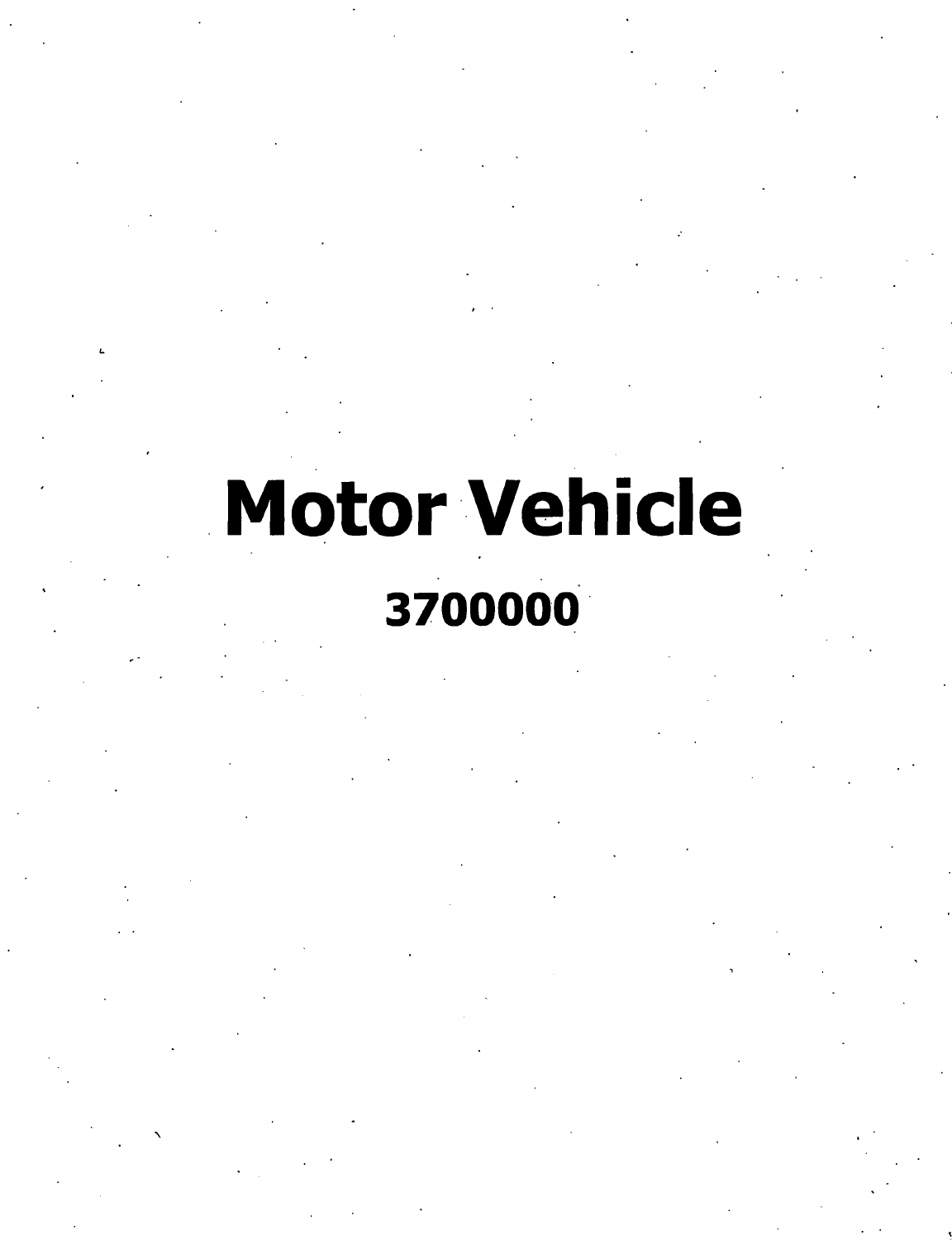**AC 3272-S (Effective 4/12)**

#### FORM **B**

# New York State Consultant Services **Contractor's Annual Employment Report**

Report Poriod; April 1, 2010 to March 31, 2020

| Contracting State Agency Name: Dept of Motor Vehicles                                         |                               |                                    |                           |  |  |
|-----------------------------------------------------------------------------------------------|-------------------------------|------------------------------------|---------------------------|--|--|
| Contract Number: C000878                                                                      |                               | <b>Agency Business Unit: DMV01</b> |                           |  |  |
| Contract Term: 9/25/2017 to 9/24/2020                                                         | Agency Department ID: 3700000 |                                    |                           |  |  |
| Contractor Name: TruView BSI, LLC.                                                            |                               |                                    |                           |  |  |
| Contractor Address: 25 Newbridge Road, Hicksville, NY 11801                                   |                               |                                    |                           |  |  |
| Description of Services Being Provided: The development, implementation and administration    |                               |                                    |                           |  |  |
| of a program to monitor the activities of non-classroom accident prevention courses.          |                               |                                    |                           |  |  |
|                                                                                               |                               |                                    |                           |  |  |
| Scope of Contract (Choose one that best fits):                                                |                               |                                    |                           |  |  |
| $\Box$ Evaluation<br>$\square$ Analysis<br>$\Box$ Research<br>Training                        |                               |                                    |                           |  |  |
| Data Processing<br>$\Box$ Computer Programming<br>$\Box$ Other IT consulting                  |                               |                                    |                           |  |  |
| <b>Architect Services</b><br>$\Box$ Surveying<br>$\Box$ Environmental Services<br>Engineering |                               |                                    |                           |  |  |
| <b>Health Services</b><br>Mental Health Services                                              |                               |                                    |                           |  |  |
| Accounting<br>Auditing                                                                        | $\Box$ Legal<br>Paralegal     | $\boxtimes$ Other Consulting       |                           |  |  |
|                                                                                               | <b>Number of</b>              | <b>Number of</b>                   | <b>Amount Payable</b>     |  |  |
| <b>Employment Category</b>                                                                    | <b>Employees</b>              | <b>Hours Worked</b>                | <b>Under the Contract</b> |  |  |
| Protective Service Worker, All Other<br>33-9099.00                                            | 6.00                          | 1,962.00                           | \$70,316.30               |  |  |
| <b>Office and Administrative Support</b>                                                      |                               |                                    | \$2,580.41                |  |  |
| Workers, All Other<br>43-9199.00                                                              | 4.00                          | 72.00                              |                           |  |  |
|                                                                                               | 0.00                          | 0.00                               | \$0.00                    |  |  |
|                                                                                               | 0.00                          | 0.00                               | \$0.00                    |  |  |
|                                                                                               | 0.00                          | 0.00                               | \$0.00                    |  |  |
|                                                                                               | 0.00                          | 0.00                               | \$0.00                    |  |  |
|                                                                                               | 0.00                          | 0.00                               | \$0.00                    |  |  |
|                                                                                               | 0.00                          | 0.00                               | \$0.00                    |  |  |
|                                                                                               | 0.00                          | 0.00                               | \$0.00                    |  |  |
|                                                                                               | 0.00                          | 0.00                               | \$0.00                    |  |  |
|                                                                                               | 0.00                          | 0.00                               | \$0.00                    |  |  |
|                                                                                               | 0.00.                         | 0.00                               | \$0.00                    |  |  |
|                                                                                               | 0.00                          | 0.00                               | \$0.00                    |  |  |
| <b>Total this Page</b>                                                                        | 10.00                         | 2,034.00                           | \$72,896.71               |  |  |
| <b>Grand Total</b>                                                                            |                               |                                    |                           |  |  |

Name of person who prepared this report: Jacqueline Petrow

Phone #: 516-289-0277

Preparer's Signature:

Date Prepared: 05/12/2020

Title: Manager - HR & Finance Systems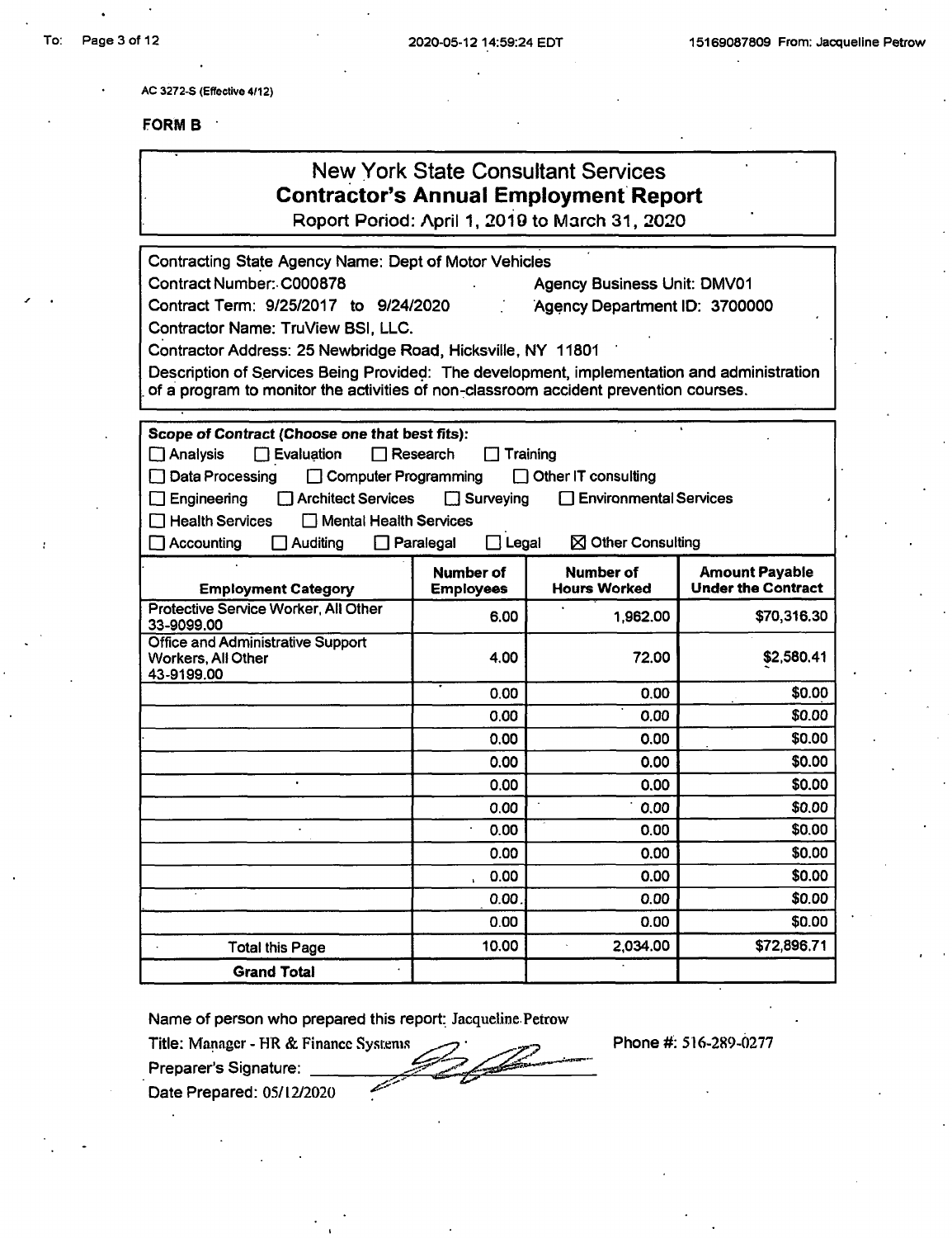$\lambda$ 

**AC 3272-S (Effectiva 4/12)**

#### FORM B

### New York State Consultant Services **Contractor's Annual Employment Report** Report Period: April 1,2019 to March 31,2020

Contracting State Agency Name: Dept of Motor Vehicles Contract Number: C000918 Contract Term: 12/11/2018 to 12/10/2023 Contractor Name: TruView BSI, LLC. Contractor Address: 25 Newbridge Road, Hicksville, NY 11801 Description of Services Being Provided: Point and Insurance Reduction Program (PIRP) Monitoring services including the recruitment, training, placing and overseeing the performance of monitors who conduct monitoring of motor vehicle accident prevention classroom courses conducted under PRIP. Agency Business Unit: DMV01 Agency Department ID: 3700000 Scope of Contract (Choose one that best fits): Analysis **D** Evaluation **C** Research **C** Training  $\Box$  Data Processing  $\Box$  Computer Programming  $\Box$  Other IT consulting Engineering Architect Services □Surveying Environmental Services  $\Box$  Health Services  $\Box$  Mental Health Services  $\Box$  Accounting  $\Box$  Auditing  $\Box$  Paralegal  $\Box$  Legal  $\boxtimes$  Other Consulting Number of **Employees** Number of Hours Worked **Amount Payable<br>Under the Contract Employment Category** Protective Service Worker, All Other 1,813.00 \$77,830.82<br>33-9099.00 \$77,830.82 Office and Administrative Support Workers, All Other 43-9199.00 1.00 6.00 6.00 0.00 \$0.00 \$0.00 0.00 **0.00** \$0.00 **0.00 \$0.000.00** 0.00 **0.00 50.00** 0.000.00 \$0.00 0.00 **\$0.00** \$0.00 0.00 **0.00 1 0.00 1 1 50.00** 0.00 **0.00** \$0.00 0.00 **0.00** \$0.00 0.00 \$0.00 0.000.00 \$0.00 Total this Page 1,819.00 | 48.00 | 1,819.00 | \$78,088.40 Grand Total

Name of person who prepared this report: Jacqueline Petrow

Title: Manager - HR & Finance Systems

Preparer's Signature:

Date Prepared: 05/12/2020

Phone #: 516-289-0277